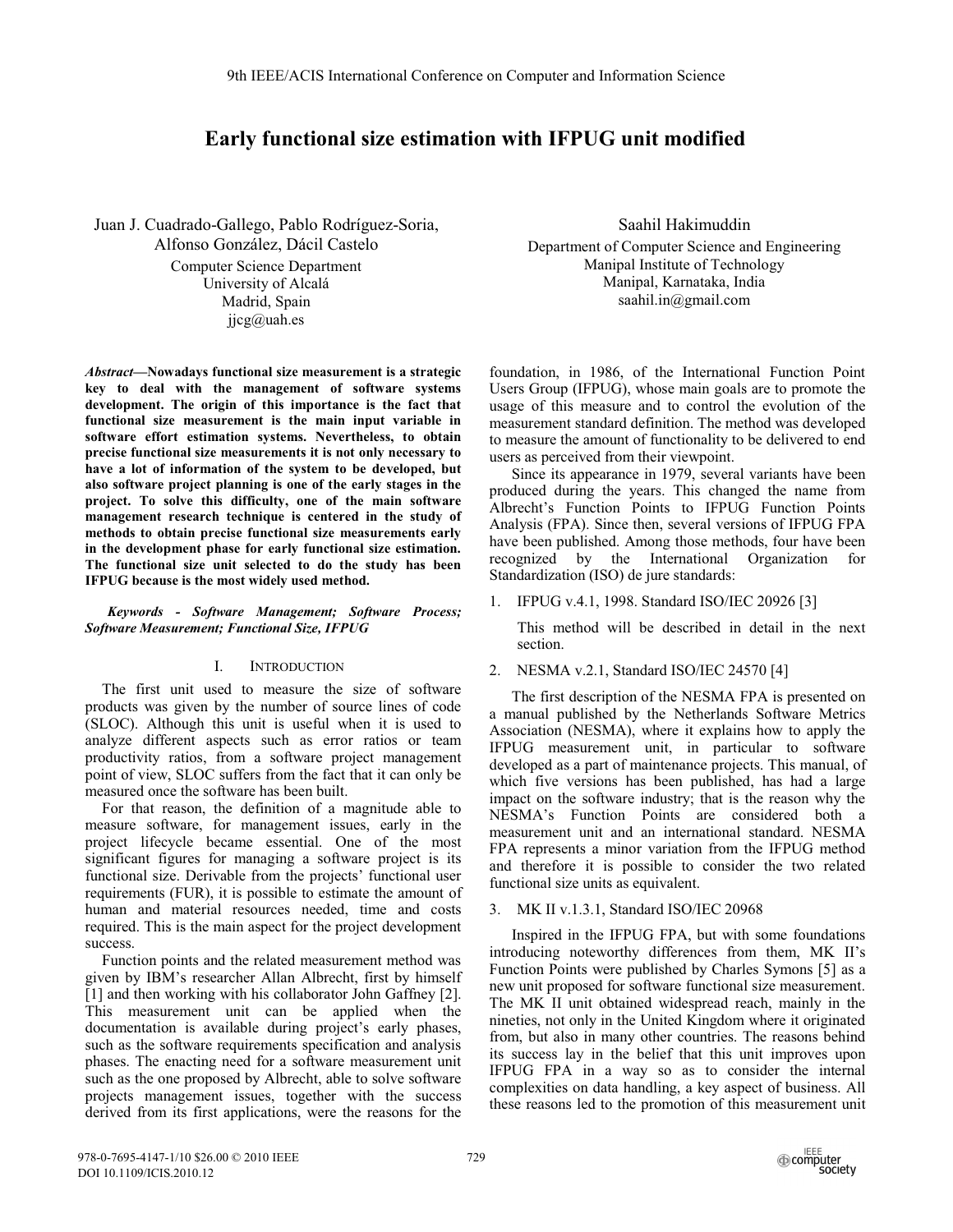as an international standard. Nevertheless, the fact that Charles Symons participated in the development of COSMIC unit also, and is currently working in its development and sponsorship, should introduce certain skepticism about the future of the acceptance and usage of the MK II unit.

## 4. COSMIC v2.2. Standard ISO/IEC 19761[6]

To organize the execution of the tasks that led to the definition of the new measure, some experts established in 1998 the Common Software Measurement International Consortium, COSMIC, whose first outcome was the definition of the measure in 1999. Since its first publication, the interest in the new unit among both, the academic community and the industry, was enormous, reaching vast diffusion and utilization in very short time, with three new versions published later, including the one which has been standardized. COSMIC Function Points – that represent a 2nd generation FSM method - are the result of the pursuit of the international group of experts in software functional size measurement, to find a measurement unit capable of being successfully applied to the greatest possible number of software types and, specially, to real time software, where the application of the IFPUG unit is really hard.

The growing interest in industrial organization created by COSMIC can be verified by the growing number of projects included in the ISBSG repositories (one of the most important global repositories of data about software projects) which has grown from less than 50 projects in the 8th edition up to 110 ones in the latest one (the 10th edition, January 2007), with a growing rate more than 100% in five years; another noteworthy statistical data is the growing number of measurement experts certified in COSMIC, which, too, has grown by more than 200% in the last 2 years; all these facts reflects the relevance of research activities on it.

This situation is the result of the contribution of three factors: firstly, its wide scope of applicability, since the unit can be used to measure many different kinds of software; secondly, the clarity of its concepts, making the unit easy to use and to learn to use; and finally, the low cost resulting from using this unit.

The paper is organized as follows: Section 2 presents the IFPUG main features. Section 3 presents a review of previous published studies. Section 4 shows the conclusions for this work and outlines future research issues, and paper ends with a list of references used.

#### II. IFPUG METHOD

Function Points is functional measurement method based on Lineal equations. It was published for the first time in 1979 by Alan Albrech. The Function Points method is developed as an alternative to the estimation of the software product size through SLOC. Function Points have a rather major level of abstraction in comparison the SLOC, attending to aspects such as the number of input transaction types or the number of different reports generated by the system.

When they were presented, function points constituted a complete model for effort estimation and the equation that is gathered here corresponds to this model. Currently this estimation method of function points is used to determine the size of the software that is going to be developed, which will be used as an input variable for some other specific model of effort estimation.

Function Points represents some advantages against the SLOC; for example these can be estimated earlier in the life cycle since it is only necessary to have the requisites definition document, which is very interesting if function points are used as input in an effort estimation model, along with development time, since these two data could be known with a good approach and also very quickly. Another advantage is that they can be calculated by non technical members of the development team. Also, function points avoid the effects of the coding language and other differences in the implementation.

The calculation of Function Points is performed in two phases:

Classify the user´s functions under its category and calculate the not fitted function points by attending to the level of information processed by each function, which can be simple, medium and complex. For each level and function, pertaining to its category, there will be a natural number corresponding to the assignable function points for this function.

Currently there are 5 function categories (In the first article only four were defined):

1. Internal Logical Files (ILF)

An internal logical file is a user recognizable group of logically related data or control information maintained within the boundary of the application being measured.

2. External Interface Files (EIF)

An external interface file is a user recognizable group of logically related data or control information which is referenced by the application being measured, but maintained within the boundary of another application.

3. External Input (EI)

An elementary process that processes data or control information sent from outside the boundary.

4. External Inquiry (EQ)

An elementary process that sends data or control information only outside the boundary, using data retrieval.

5. External Output (EO)

An elementary process that sends data or control information outside the boundary and includes additional processing beyond that of an external inquiry.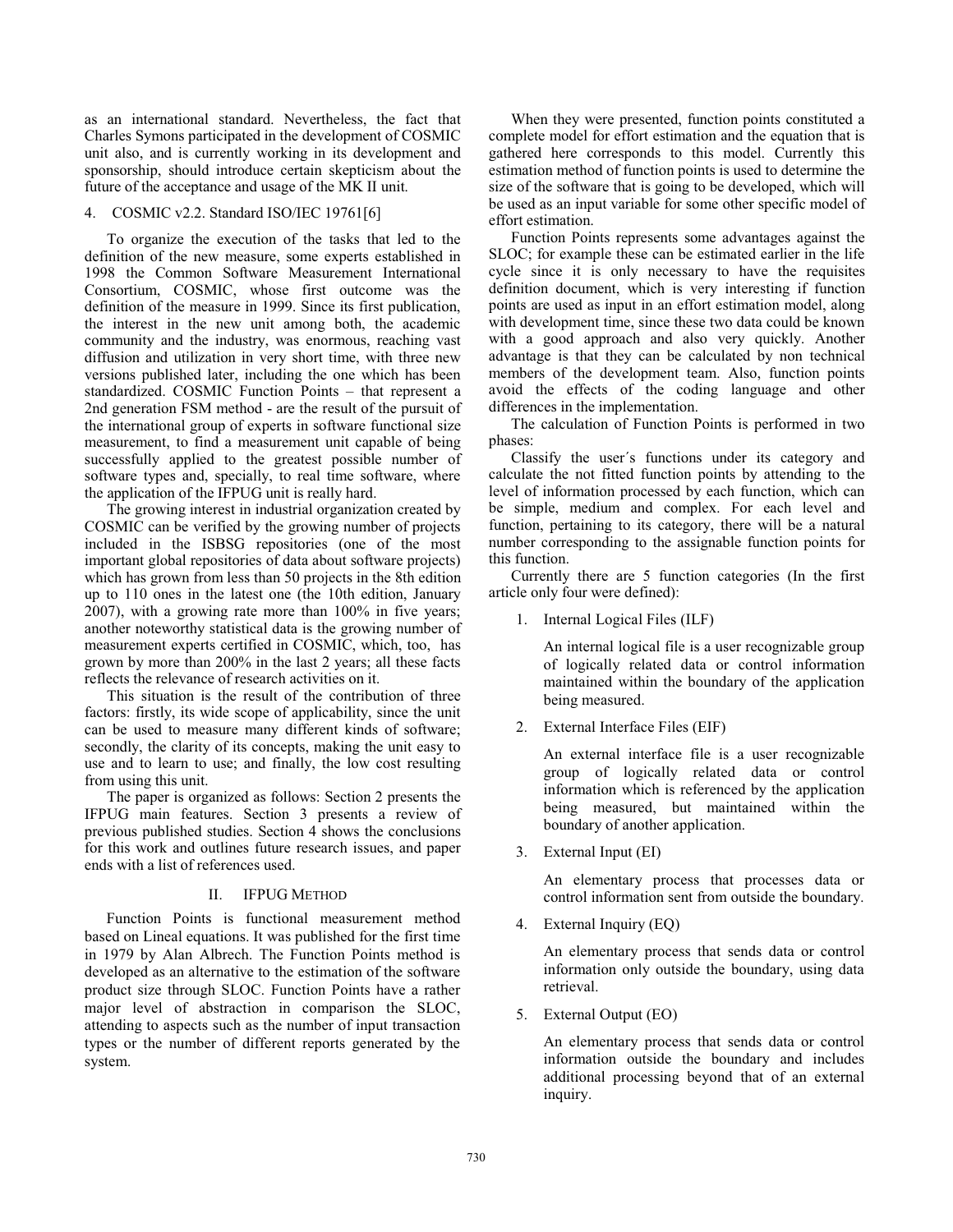To establish the complexity of ILF and EIF the following rules must be followed:

- 1. Assign each identified ILF/EIF a functional complexity based upon the number of Data Element Types (DET) and Record Element Types (RET) associated with the ILF or EIF.
- 2. Count a DET for each unique user recognizable, which is a non-repeated field maintained in or retrieved from the data function through the execution of all elementary processes within the counting scope.
- 3. Count one RET for each data function. Count an additional RET for each of the following logical subgroups of the data function that contains more than one DET.
	- a. Associative entity with non key attributes.
	- b. Unique Sub-type.
	- c. Attribute entity, in a relationship other than mandatory 1-1.

The complexity matrix for ILF and EIF is:

|         | <b>RET</b> | $1 - 19$ | 20-50     | $+51$     |
|---------|------------|----------|-----------|-----------|
|         |            | DET(Low) | DET(Low)  | DET(Avg)  |
| $2 - 5$ | <b>RET</b> | $1 - 19$ | 20-50     | $+51$     |
|         |            | DET(Low) | DET(Avg)  | DET(High) |
| $+6$    | <b>RET</b> | $1 - 19$ | $20 - 50$ | $+51$     |
|         |            | DET(Avg) | DET(High) | DET(High) |

To establish the complexity of EI/EQ/EO the following rules must be followed:

- 1. Assign each identified EI/EQ/EO a functional complexity based upon the number of Data Element Types (DET) and File Types Referenced (FTR) associated with the the transactional function.
- 2. Review every DET (field) that crosses (enters/exits) the boundary. Count only one DET for each user recognizable, which is a non repeated attribute, that crossed the boundary during the processing of the transactional function.
- 3. Count one FTR for each unique data function that is accessed (read from and/or written to) by the transactional function.

The complexity matrix for EI is:

| $0 - 1$        | <b>FTR</b> | 1-4<br>DET(Low)     | $5 - 15$<br>DET(Low)  | $+16$ DET(Avg)     |
|----------------|------------|---------------------|-----------------------|--------------------|
| $\overline{c}$ | <b>FTR</b> | 1-4<br>DET(Low)     | $5-15$ DET(Avg)       | $+16$<br>DEF(High) |
| $+3$           | <b>FTR</b> | $1 - 4$<br>DET(Avg) | $5 - 15$<br>DET(High) | $+16$<br>DET(High) |

The complexity matrix for EQ and EO is:

| $0 - 1$ | <b>FTR</b> | $1 - 5$  | $6-19$    | $+20$     |
|---------|------------|----------|-----------|-----------|
|         |            | DET(Low) | DET(Low)  | DET(Avg)  |
| $2 - 3$ | <b>FTR</b> | $1 - 5$  | $6-19$    | $+20$     |
|         |            | DET(Low) | DET(Avg)  | DET(High) |
| $+4$    | <b>FTR</b> | $1 - 5$  | $6-19$    | $+20$     |
|         |            | DEF(Avg) | DET(High) | DET(High) |

 After establishing the functions and their complexities, the function points counting weights are:

| <b>ILF</b> | Low 7            | Avg $10$ | High 15 |
|------------|------------------|----------|---------|
| EIF        | Low 5            | Avg $7$  | High 10 |
| EI         | Low <sub>3</sub> | Avg 4    | High 6  |
| EО         | Low <sub>4</sub> | Avg 5    | High 7  |
| EO         | Low <sub>3</sub> | Avg 4    | High 6  |

The natural number reflects the number of function points.

By fitting the function points attending to the application complexity. 14 complexities features were analyzed:

- 1. Data communications (C1)
- 2. Distributed Data Processing (C2)
- 3. Performance (C3)
- 4. Heavily used configuration (C4)
- 5. Transaction rate (C5)
- 6. On-line data Input (C6)
- 7. End user efficiency (C7)
- 8. On-line data update (C8)
- 9. Complex processing (C9)
- 10. Reusability (C10)
- 11. Ease of Installation (C11)
- 12. Ease of Operation (C12)
- 13. Multiple localization (C13)
- 14. Change of facility (C14)

Each one with a variation range:

- -Not present or without influence  $= 0$
- -Insignificant influence  $= 1$
- -Moderate influence  $= 2$
- -Medium influence  $= 3$
- -Significant influence  $= 4$
- -Decisive influence  $= 5$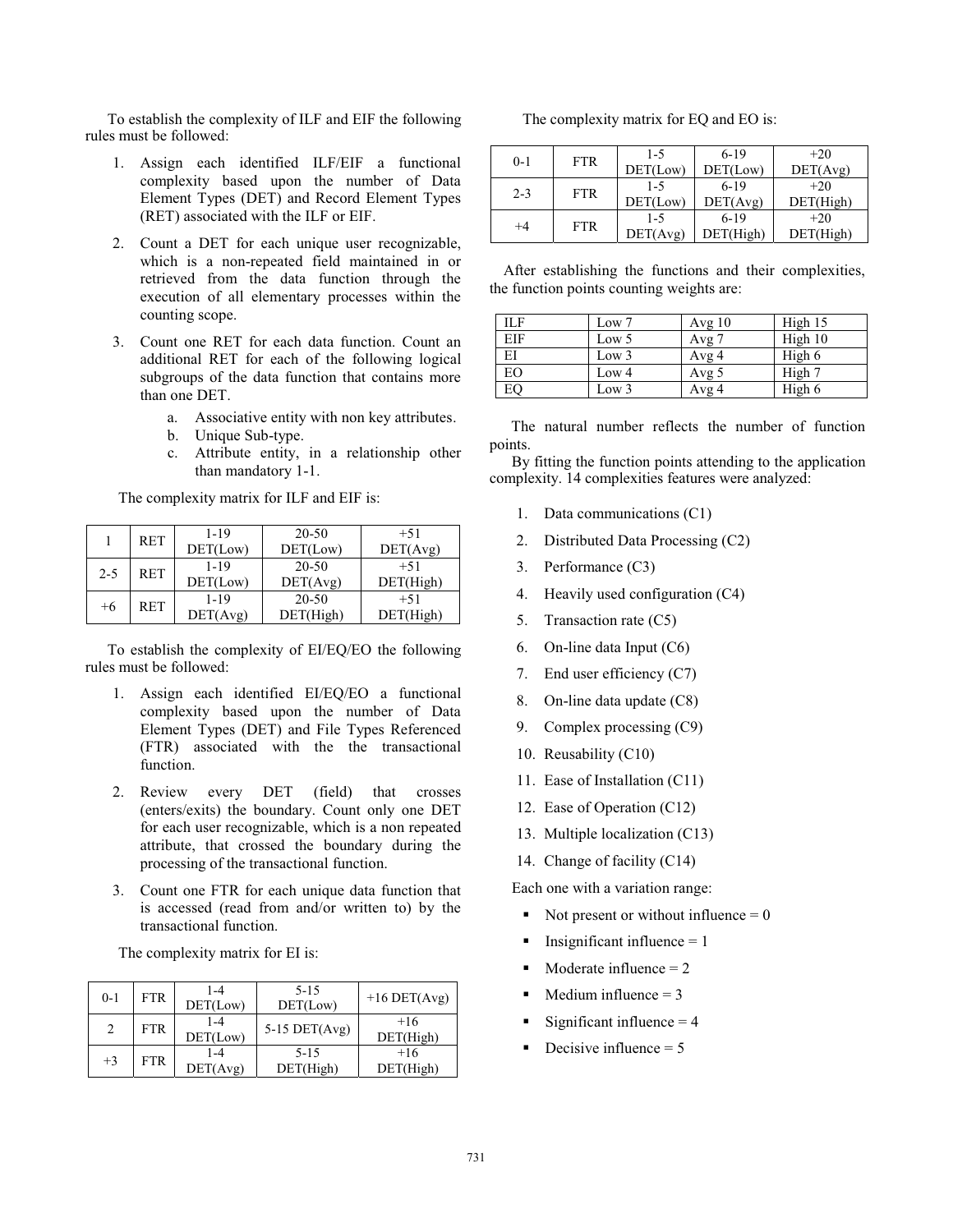The adjusted Function Points calculation can oscillate in  $\pm$  35 % from the original Function Points calculation.

## III. PRLIMINARY STUDIES

Some preliminary studies can be found in the literature, some of the main ones being published by Meli and Santillo of Italy and also some of others published by Asensio et al. of Spain.

The ones from Italy are:

- - "Early and Extended Function Points: a new method for function points estimation" [7]
- - "Early function points: some practical experiences of use"  $[8]$
- -"Early and Quick function points analysis" [9]
- - "E&Q: an Early & Quick Approach to Functional Size Measurement Methods" [10]

All of these studies, more or less, reflect the same IFPUG early measurement model. Its main characteristics are:

- 1. The model proposed 4 sub-models or aggregation levels corresponding to the level of detail with which the system is known.
- 2. The first aggregation level is applied when user requirements are sufficient known to apply the IFPUG standard unit described in immediately previous section. The numbers used are exactly the same as enumerated in that section.
- 3. The second aggregation level is applied when the knowledge of the systems to be developed is enough to identify most of the IFPUG functions, but not the complexity of each one. For other functions, it is only possible to identify them like data functions (ILF o EIF) or transactional functions (EI, EQ or EO). For that level the function points counting weights are:

| ШF              | Min 7.4 | Most Likely<br>7,7 | Máx 8,1 |
|-----------------|---------|--------------------|---------|
| EIF             | Min 5.2 | Most Likely<br>5,4 | Máx 5,7 |
| DataFunction    | Min 6.4 | Most Likely<br>7,1 | Máx 7,8 |
| ΕI              | Min 4   | Most Likely<br>4,2 | Máx 4,4 |
| EO              | Min 3.7 | Most Likely<br>3,9 | Máx 4,1 |
| EQ              | Min 4.9 | Most Likely<br>5,2 | Máx 5,4 |
| EOEQFunction    | Min 4.1 | Most Likely<br>4.6 | Máx 5   |
| TransacFunction | Min 4   | Most Likely<br>4.4 | Máx 4,8 |

4. For the third and the fourth aggregation level, new and very different concepts from IFPUG concepts are introduced and the description and results of those are out of the scope of this paper.

The one from Spain is

- "MTPF Function Points Measure Early Method" [11]

The main characteristics of this method are:

- 1. Establish two different numbers CILFEIF as a sum of ILF and EIF; and CEIEOEQ as a sum of EO, EI and EQ.
- 2. Establish a high degree of correlation between the number of IFPUG function points and these two magnitudes.
- 3. Since, CILFEIF is related with the number of entities, the model proposes not to count the number of ILF and EIF but the number of entities and, for the same reason, not to count the number of EI, EO, and EQ but the number of processes.
- 4. Define the concepts of Entity and assign them different weights in order of themselves and their multiplicity. And define the variable CENT to measure entities.
- 5. Define the concepts of Elemental Process, Micro Function and Macro Function to measure processes. And define the variable CPRO to measure processes.

### IV. CONCLUSIONS AND FUTURE WORK

This paper presents the importance of functional size measurement to obtain software projects effort estimations. And from that point the importance that an early estimation could possibly would have.

Starting from that point the performance of IFPUG function points are presented and based on it a review of the main proposals that could be found in the literature to perform early software functional size measurements with IFPUG, is stated.

Considering this paper as a beginning, the team is now researching a new and more usable method to obtain software functional size measurements early in the software projects' life cycles.

#### **REFERENCES**

- [1] Albrecht A. J., "Measuring application development productivity," en Proc. Joint SHARE, GUIDE, and IBM Application Development Symp., IBM, pp. 83-92.
- [2] Albrecht A. J. & Gaffney J. E., "Software function, source lines of code, and development effort prediction: A software science validation," IEEE Trans. Software Eng., vol. 9, no. 6, pp. 639-647.